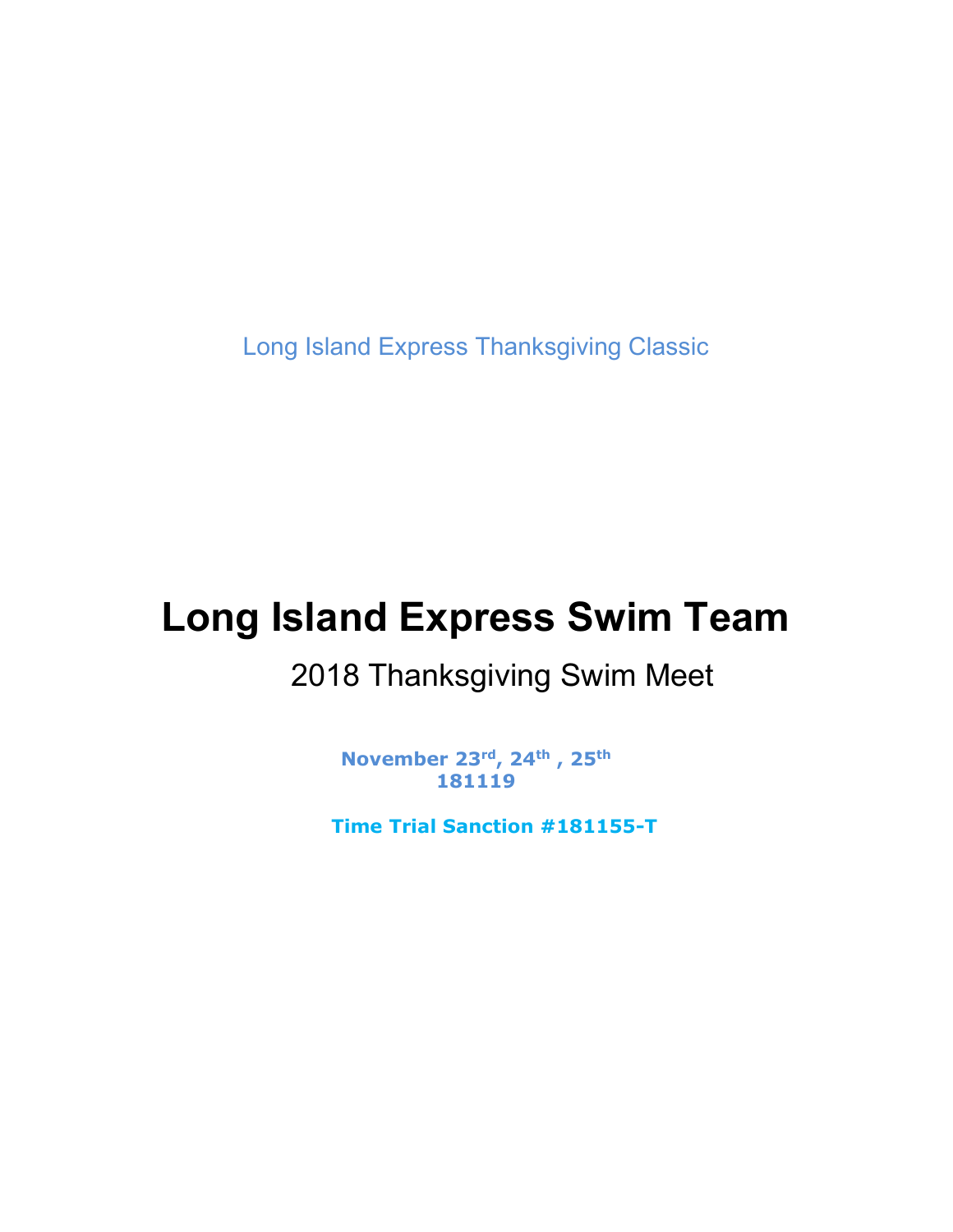# Long Island Express 2018 Thanksgiving Classic

November 23<sup>rd,</sup> 24<sup>th</sup>, and 25<sup>th</sup>

SANCTION: Held under the sanction of USA Swimming/Metropolitan Swimming, Inc., Sanction #181119

|                                       | TT 181155                                                                                                                                                                                                                                                                                                                                                                                                                                                                                                                                                                                              |
|---------------------------------------|--------------------------------------------------------------------------------------------------------------------------------------------------------------------------------------------------------------------------------------------------------------------------------------------------------------------------------------------------------------------------------------------------------------------------------------------------------------------------------------------------------------------------------------------------------------------------------------------------------|
| <b>LOCATION:</b>                      | <b>Hofstra University Swim Center</b><br><b>Hempstead, New York</b>                                                                                                                                                                                                                                                                                                                                                                                                                                                                                                                                    |
| <b>FACILITY:</b>                      | 8 lane 50 meter pool. Colorado timing system 6000 will be used. 8 lane Colorado timing<br>scoreboard will be used. Hy-Tek meet manager will be used to conduct the meet.<br>The pool has been certified in accordance with Article 104.2.2C (4). The pool depth is 7 feet at the<br>shallow end and 15 feet at the deep end.                                                                                                                                                                                                                                                                           |
| <b>SESSIONS:</b>                      | Friday - all ages<br>Warm-up 4:00 PM Start 5:00 PM<br>Warm-up for session 2 - (1000's) Immediately following conclusion of session 1<br>Saturday and Sunday - Ages 13-14 and 11-12<br>Warm-up 8:00 AM<br><b>Start 9:00 AM</b><br>Saturday and Sunday - Ages Open and 10 and unders<br><b>Warm-up 2:00 PM</b><br><b>Start 3:00 PM</b>                                                                                                                                                                                                                                                                   |
| <b>FORMAT:</b>                        | <b>Timed finals</b><br><b>Deck seeding</b>                                                                                                                                                                                                                                                                                                                                                                                                                                                                                                                                                             |
| <b>ELIGIBILITY:</b>                   | Open to all USA Swimming/Metropolitan Swimming Inc. registered swimmers.<br>All swimmers participating in this meet must be registered by the first day of the meet.<br>will determine age for the entire meet.<br>Age on November 23rd                                                                                                                                                                                                                                                                                                                                                                |
| <b>DISABILITY</b><br><b>SWIMMERS:</b> | Swimmers with disabilities are encouraged to attend. Contact the meet director if you need special<br>consideration.<br>The athlete (or the athlete's coach) is also responsible for notifying the meet referee of any disability prior<br>to the competition.                                                                                                                                                                                                                                                                                                                                         |
| <b>ENTRIES:</b>                       | Swimmers will limited to 4 events per day,<br>The meet will be cut on a first come first serve basis.<br>All entries must be done on Hy-Tek                                                                                                                                                                                                                                                                                                                                                                                                                                                            |
|                                       | U.S. Mail Entries/Payment to: Robert Ortof<br>28-01 202 Street<br><b>Bayside NY 11360</b>                                                                                                                                                                                                                                                                                                                                                                                                                                                                                                              |
|                                       | Email Entries/Confirm Entry Receipt: ROrtof@nyc.rr.com<br><b>Signature waiver for all Express mail entries.</b>                                                                                                                                                                                                                                                                                                                                                                                                                                                                                        |
| <b>DEADLINE:</b>                      | 1: Metro LSC teams will be given priority on a first come/first served basis. Metro teams entries must be<br>received by Novemeber 4th.<br>2: The final entry deadline for this meet is <b>November 15th</b><br>3: Metro entries received between November 4 <sup>th</sup> and November 14 <sup>th</sup> and all entries from other LSC's<br>the order they were received, as space allows.<br>will be entered in<br>An email confirming receipt of entries if you provide an email contact. Please contact Meet Director if you<br>do not receive such a report within 2 days of your original email. |
| <b>ENTRY FEE:</b>                     | An entry fee of $$5.00$ per individual even must accompany the entries.<br>Make check payable to: Long Island Express LTD.<br>Payment must be received by November 20 <sup>th</sup> for email entries. Payment must be included with all mail<br>entries. Failure to pay entry fees by this deadline could result in teams being barred from the meet.                                                                                                                                                                                                                                                 |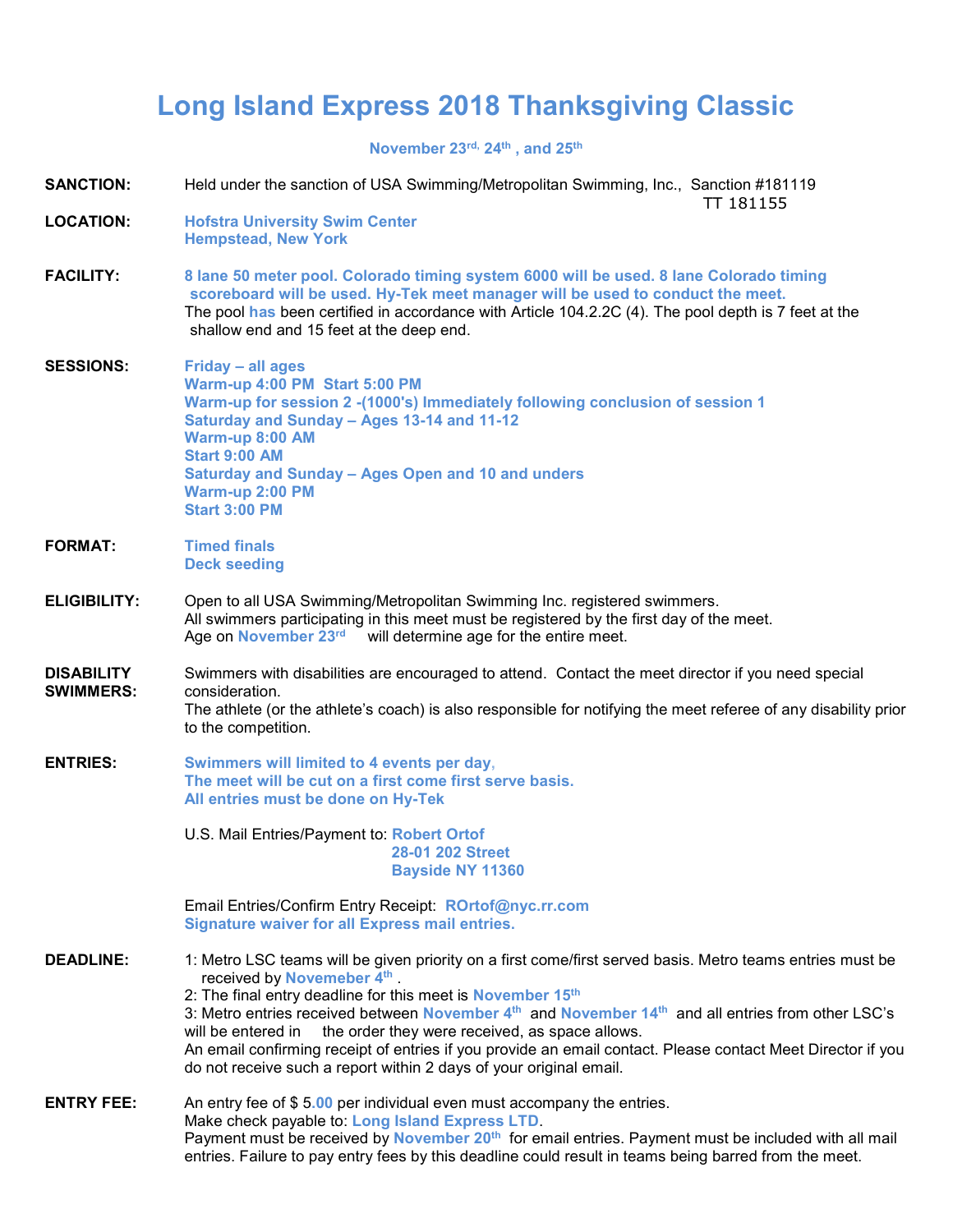WARM-UP: General warm-up will be in place.

- SCRATCHES: Coaches will be given scratch sheets upon check-in for each session. All scratches are due no later than 30 minutes prior to the start of the session. Coaches are asked to indicate clearly individual events scratches and which swimmers will not be participating in the session.
- COACHES: In accordance with Metropolitan Swimming Inc. Policy, only those coaches who display current, valid USA Swimming credentials will be permitted to act in a coaching capacity at this meet. Coaches who do not possess these credentials will be required to leave the deck area.
- **AWARDS:** Medals  $1^{st} 3^{rd}$  place. Ribbons  $4^{th}$  -8<sup>th</sup> place..

| <b>OFFICIALS:</b>                                       | Meet Referee: Larry Sheinberg JLInvestigationsny@gmail.com<br>Officials wishing to volunteer should contact Meet Referee by November 10th.                                                                                                                                                                                                                       |  |
|---------------------------------------------------------|------------------------------------------------------------------------------------------------------------------------------------------------------------------------------------------------------------------------------------------------------------------------------------------------------------------------------------------------------------------|--|
| <b>Admin Referee</b><br><b>MEET</b><br><b>DIRECTOR:</b> | <b>Gil Smith and Rick Ferriola</b><br><b>Robert Ortof</b><br>28-01 202 Street<br><b>Bayside NY 11360</b><br>718-352-2136<br>ROrtof@nyc.rr.com                                                                                                                                                                                                                    |  |
| <b>RULES:</b>                                           | The current USA Swimming Rules and Regulations will apply.<br>The USA Swimming Code of Conduct is in effect for the duration of the meet.<br>The overhead start procedure may be used at the discretion of the meet Referee.                                                                                                                                     |  |
| <b>SAFETY:</b>                                          | Metropolitan Safety and Warm-up procedures will be in effect. Marshals will be present throughout<br>warm-ups and competition, and have the authority to remove, with the concurrence of the meet Referee,<br>any swimmer, coach, club, or spectator for failure to follow the safety rules.                                                                     |  |
| <b>DISCLAIMER:</b>                                      | Upon acceptance of his/her entries, it is understood that Hofstra University and Long Island Express<br>Swim Team, Metropolitan Swimming Inc., USA Swimming Inc., their agents or representatives shall be<br>free from any liabilities or claims for damages arising by reason of injuries to anyone during the conduct<br>of the meet.                         |  |
| <b>ADMISSION:</b>                                       | \$4.00 per person Programs \$2.00                                                                                                                                                                                                                                                                                                                                |  |
| <b>MERCHANTS:</b>                                       | No food or beverages will be served by host team. An outside equipment vendor will be available.                                                                                                                                                                                                                                                                 |  |
| <b>PARKING:</b>                                         | Free on campus parking available.                                                                                                                                                                                                                                                                                                                                |  |
| <b>DIRECTIONS:</b>                                      | Meadowbrook Parkway south to M4 (route 24 west). Follow Hempstead turnpike west. Go to first<br>traffice light, make a right, rear entrance to campus will be on left. Enter rear gate and proceed to<br>first stop sign and make right. Next stop sign make left and park in lot. Pool is on your left.                                                         |  |
| <b>AUDIO</b>                                            | Use of audio or visual recording devices including a cell phone, is not permitted in changing<br>areas, rest rooms, locker rooms or behind the blocks. - Art 202.3 and 202.4                                                                                                                                                                                     |  |
| <b>DRONES</b>                                           | "Operation of a drone, or any other flying apparatus, is prohibited over the venue<br>(pools, athlete/coach areas, spectator areas and open ceiling locker rooms) any time<br>athletes, coaches, officials and/or spectators are present."                                                                                                                       |  |
| <b>Deck Changes</b>                                     | Deck changes are PROHIBITED !!! . Swimmers must use appropriate locker                                                                                                                                                                                                                                                                                           |  |
| <b>Starting Rule</b><br>Compliance:                     | rooms.<br>Any swimmer entered in the meet must be certified by a USA Swimming member<br>coach as being proficient in performing a racing<br>start or must start each race from within the water. When unaccompanied by a member<br>coach, it is the responsibility of the swimmer or the swimmer's legal guardian to ensure<br>compliance with this requirement. |  |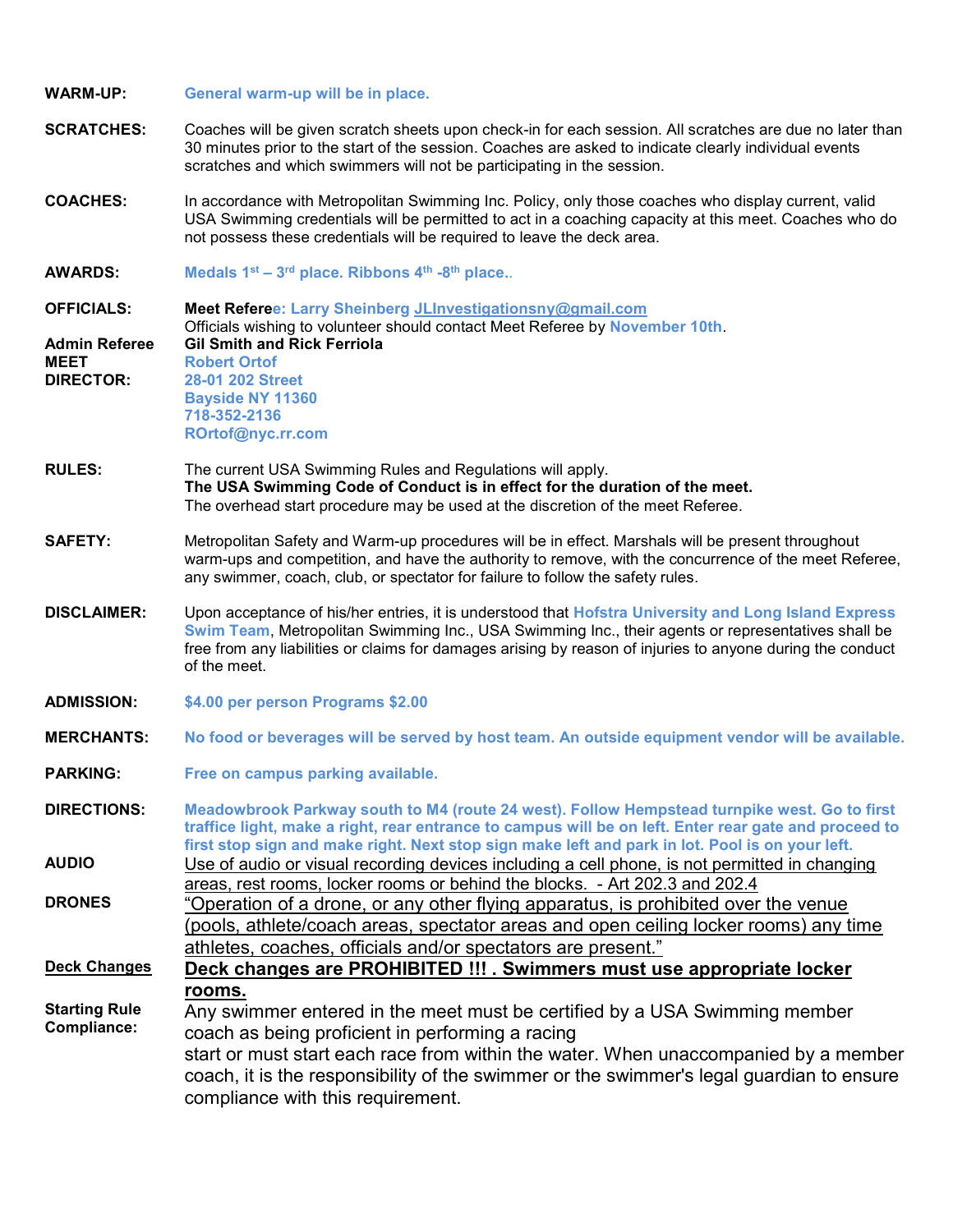# Long Island Express Swim Team

### Friday Nov 23rd Session 1

#### Warm-up 4:00 PM Start 5:00 PM

| Girls | <b>Event</b>        | <b>Boys</b> |
|-------|---------------------|-------------|
|       | 10 & under 200 Free |             |
|       | 11/12 200 Free      |             |
|       | 10 and under 200 IM |             |
|       | 11/12 200 IM        |             |
|       |                     |             |
|       |                     |             |

# Friday Nov 23rd Session 2

| 1000 Free<br>13-14 | IО |
|--------------------|----|
| 1000 Free<br>)nen  |    |

#### Saturday Nov 24th

#### Warm-up 8:00 AM Start 9:00 AM

| Girls | Event            | <b>Boys</b> |
|-------|------------------|-------------|
| 13    | 13-14 100 Free   | 14          |
| 15    | 11/12 50 Free    | 16          |
| 17    | 13-14 200 Back   | 18          |
| 19    | 11/12 100 Back   | 20          |
| 21    | 13-14 100 Fly    | 22          |
| 23    | 11/12 50 Fly     | 24          |
| 25    | 13-14 100 Breast | 26          |
| 27    | 11/12 100 Breast | 28          |
| $29*$ | 13-14 200 IM     | $*30$       |
| 31    | 11/12 100 IM     | 32          |

\*Cut off time 3:15

#### Saturday Nov 24th

#### Warm-up 2:00 PM Start 3:00 PM

| <b>Girls</b> | <b>Event</b>            | <b>Boys</b> |
|--------------|-------------------------|-------------|
| 33           | Open 100 Free           | 34          |
| 35           | 10 and under 50 Free    | 36          |
| 37           | Open 200 Back           | 38          |
| 39           | 10 and under 100 Back   | 40          |
| 41           | Open 100 Fly            | 42          |
| 43           | 10 and under 50 Fly     | 44          |
| 45           | Open 100 Breast         | 46          |
| 47           | 10 and under 100 breast | 48          |
| 49*          | Open 200 IM             | $*50$       |
| 51           | 10 and under 100 IM     | 52          |